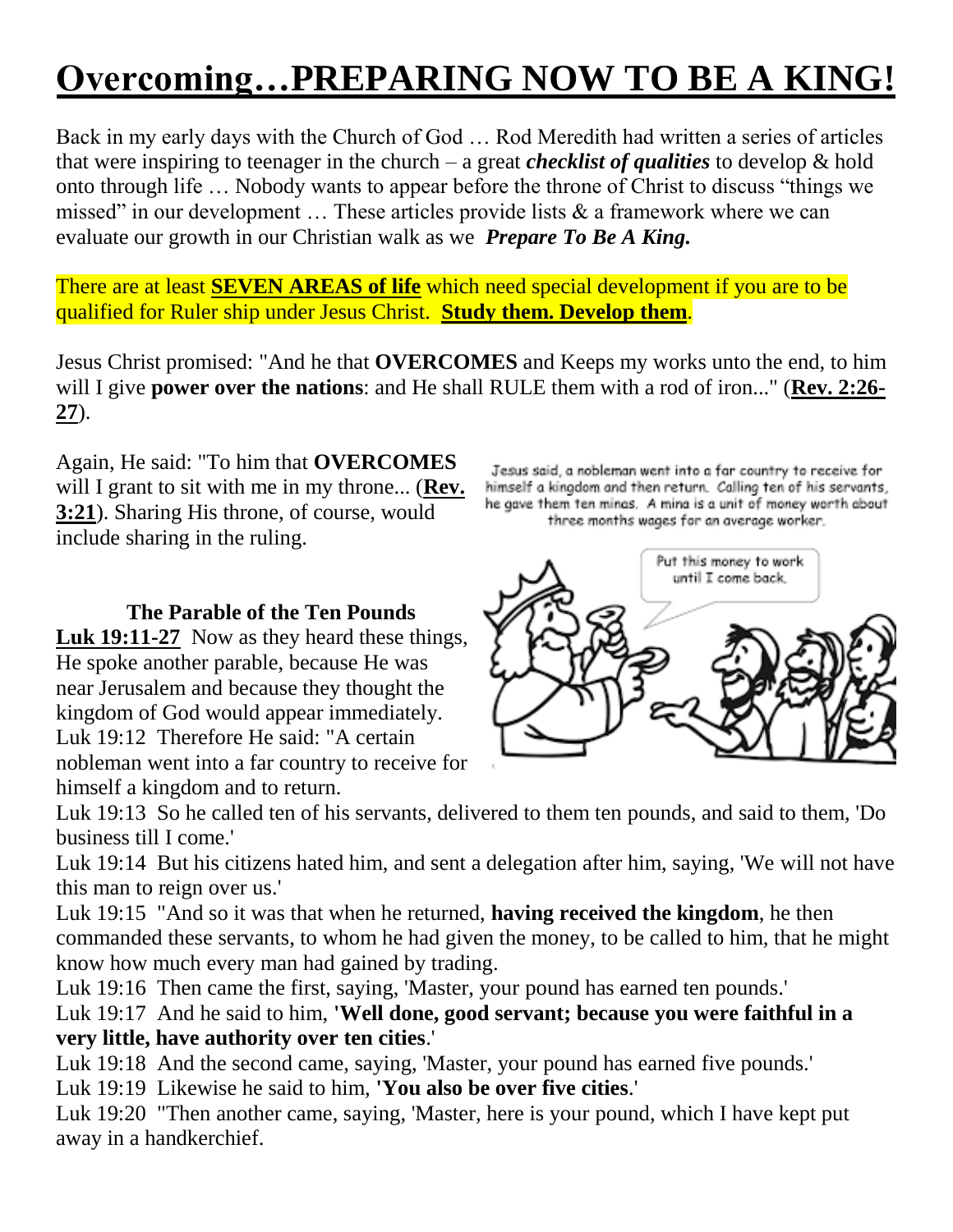Luk 19:21 For I feared you, because you are an austere man. You collect what you did not deposit, and reap what you did not sow.'

Luk 19:22 And he said to him, 'Out of your own mouth I will judge you, you wicked servant. You knew that I was an austere man, collecting what I did not deposit and reaping what I did not sow.

Luk 19:23 Why then did you not put my money in the bank, that at my coming I might have collected it with interest?'

Luk 19:24 "And he said to those who stood by, 'Take the pound from him, and give it to him who has ten pounds.'

Luk 19:25 (But they said to him, 'Master, he has ten pounds.')

Luk 19:26 'For I say to you, that to everyone who has will be given; and from him who does not have, even what he has will be taken away from him.

Luk 19:27 But bring here those enemies of mine, who did not want me to reign over them, and slay them before me.' "

#### **Prepare** *Now* **to be a King!**

- 1. Seven "keys" to **Mental Mastery**!
- 2. The seven laws of **Radiant Health**
- 3. Build the **Personality** of a King!
- 4. Build the **Character** of a King!
- 5. Be a **loving** King in your Family Kingdom!
- 6. How to build **Leadership**
- 7. Tap the **power of Almighty God**!



## 1. Seven "keys" to **Mental Mastery**!

**I. Alertness and Discernment** - The first quality is awareness of people, things and attitudes. That's the mark of a real leader. He is ALERT. He is fully AWAKE and thinking. **Mat 22:18** But Jesus **perceived** their wickedness, and said, "Why do you test Me, you hypocrites?

**====================================**

**II. Education and Knowledge** - Nearly every future king is educated and tutored to prepare him for the wide-ranging responsibilities which await him. **Dan 1:4** – Daniel & others were selected "to serve in the king's palace, and whom they might teach the language and literature of the Chaldeans". Acts 7:22- Stephen tells "Moses was learned in all the wisdom of the Egyptians, and was mighty in words and deeds.

**III.** Understanding, Vision and BIG mindedness - Understanding is the grasp not only of information and facts, but of their relationship to each other and their MEANING. Vision is the ability to foresee events or situations even before they happen & to express what an organization seeks to become. Sometimes we need small changes for small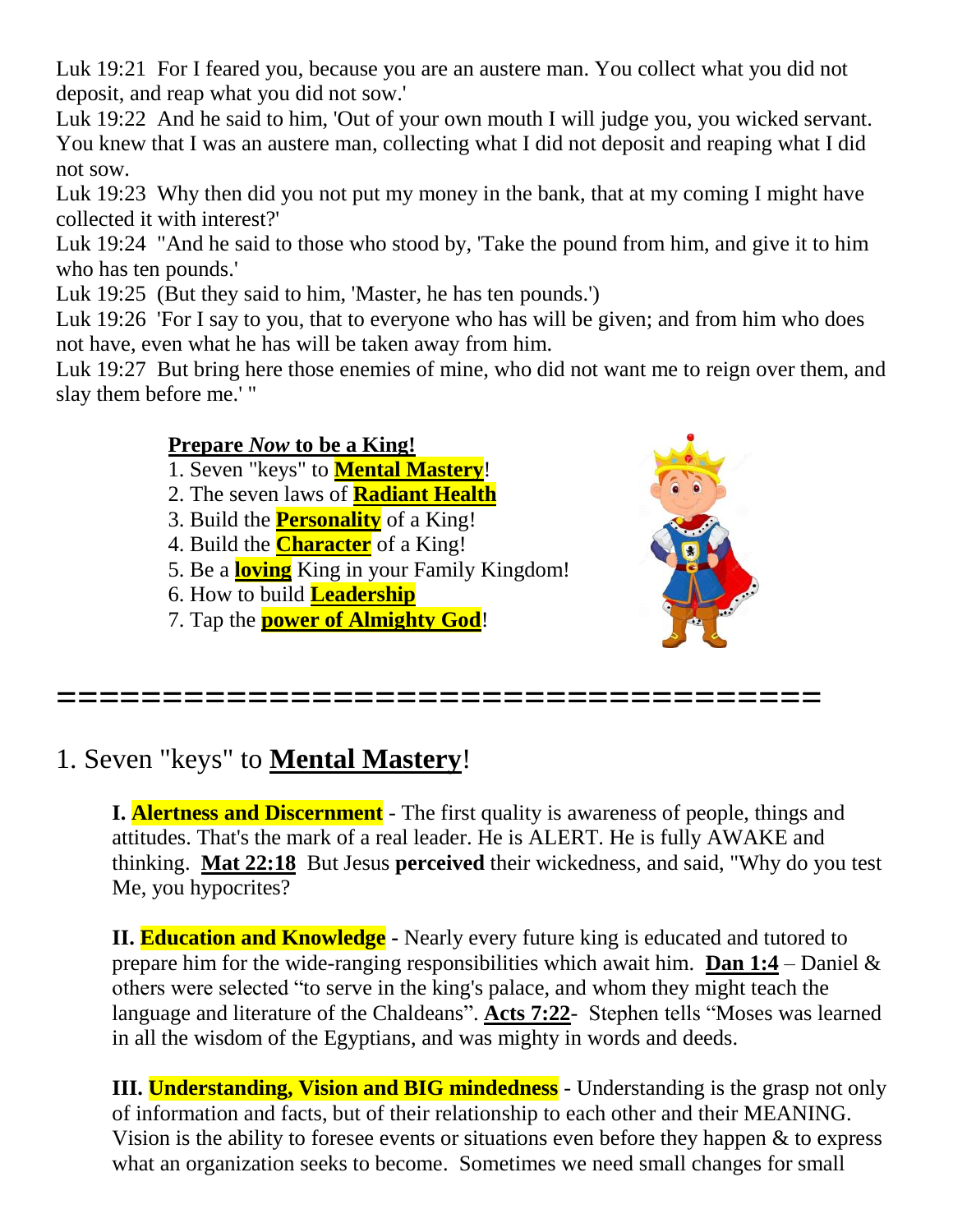benefits and other times we need to see BIG changes for BIG benefits. **Num 13:30** Then Caleb quieted the people before Moses, and said, "Let us go up at once and take possession (*of the Promised Land*), for we are well able to overcome it."

**IV. Wisdom and Resourcefulness** - Wisdom is the faculty of making sound decisions. The **fear of the Lord** is the beginning of wisdom… (**Prov. 9:10).** Resourcefulness is the capacity to solve emergencies & to come up with wise alternatives.

**V.** Faith, Hope and Courage - A positive frame of mind — coupled with faith and courage — is what often "separates the men from the boys" in times of trial and test. "Thy servant (*David*) slew both the lion and the bear: and this uncircumcised Philistine shall be as one of them, seeing he hath defied the armies of the living God" (**I Sam 17:36**).

**VI. Mental Discipline and Persistence** - Develop the HABIT Of ruling over your thoughts and emotions. Discipline yourself to get up on time in the morning, to get to work on time, to work hard and grow on the job. "If thou faint in the day of adversity, thy strength is small" (**Prov. 24:10**)

**VII. Loyalty and Service** - To the very end of His physical life, Jesus Christ was totally loyal to God the Father — even unto DEATH. He never argued or questioned His Father's will. He said: "Not my will, but thine, be done" (**Luke 22:42**).

## 2. The seven laws of **Radiant Health**

- 1) **Food and Fasting**
- 2) **Cleanliness and Dress**
- 3) **Sunshine and Fresh Air**
- 4) **Exercise**
- 5) **Sleep and Rest**
- 6) **Try to Avoid Bodily Injury**

## 7) **Build a POSITIVE Mental Attitude** -

"A merry heart doeth good like a medicine: but a broken spirit drieth the bones" (**Prov. 17:22**).

What makes centenarians different?

- · Good genes
- · Sense of humor
- · Healthy attitude
- · Realistic expectations · Perspective: knowing
- what's important
- · Even temperament, generating less stress
- . Ability to find joy and purpose in life



- 3. Build the **Personality** of a King!
	- I. **Develop an Outgoing Interest and Warmth for Others**
	- II. **Build Zest and Humor into Your Life**
	- III. **Learn to be Patient, Compassionate and Modest** "But when He saw the multitudes, he was moved with compassion on them..." (**Matt. 9:36**)
	- IV. **Be Strong, Confident and Courageous** when they had called the apostles, & BEATEN them, they COMMANDED them they should not speak in the name of Jesus, and let them go" **Acts 5:40**
	- V. **Enthusiasm, Drive and PURPOSE**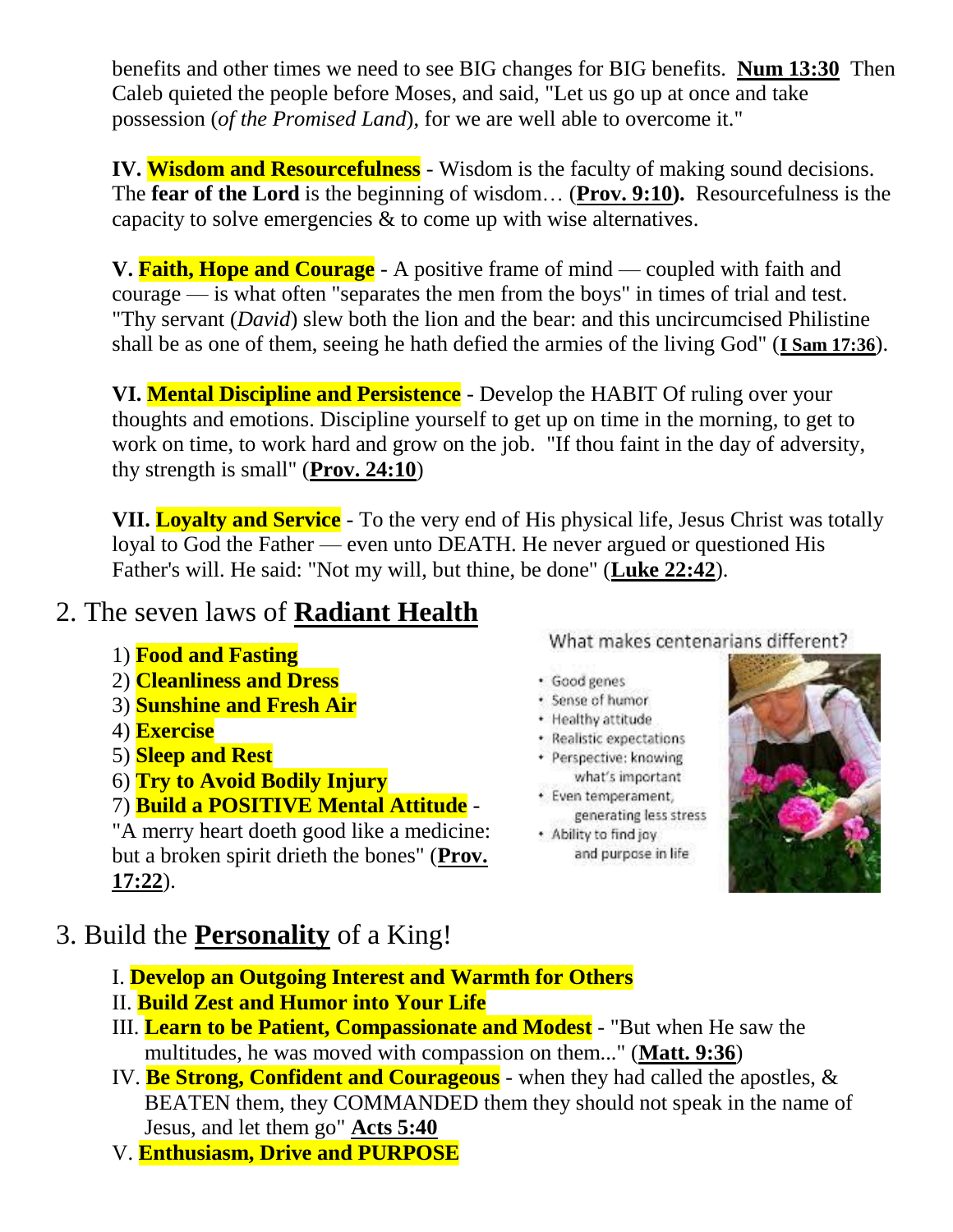# 4. Build the **Character** of a King!

## I. **Humility & the Fear of God** - "When pride comes, then comes shame" (**Prov. 11:2**)



II. **GOD'S Standard of Right and Wrong** - "There is a way which seems right to a man, but the end thereof are the ways of DEATH" (**Prov. 14:12**)

III. **Practice Wise and Impartial Judgment** - "These things also belong to the wise. It is not good to have respect of persons in judgment" (**Prov. 24:23**)

IV. **Exercise Strength and Determination** - **1Cor 16:13** Be on your guard; stand firm in the faith; be courageous; be strong.

V. **Practice Patience and Mercy** - **James 2:13** For judgment is without mercy to the one who has shown no mercy. Mercy triumphs over judgment.

#### (*see Breakout Subject*: **Forgiveness**)

VI. **Practice Diligence and Self-Discipline -** "The hand of the diligent shall bear rule: but the slothful shall be under tribute" **(Prov. 12:24)**



VII. **Have LOVE for God and Fellowman -** "By this shall all men know that ye are my disciples, if ye have LOVE one to another" **(John 13:35)**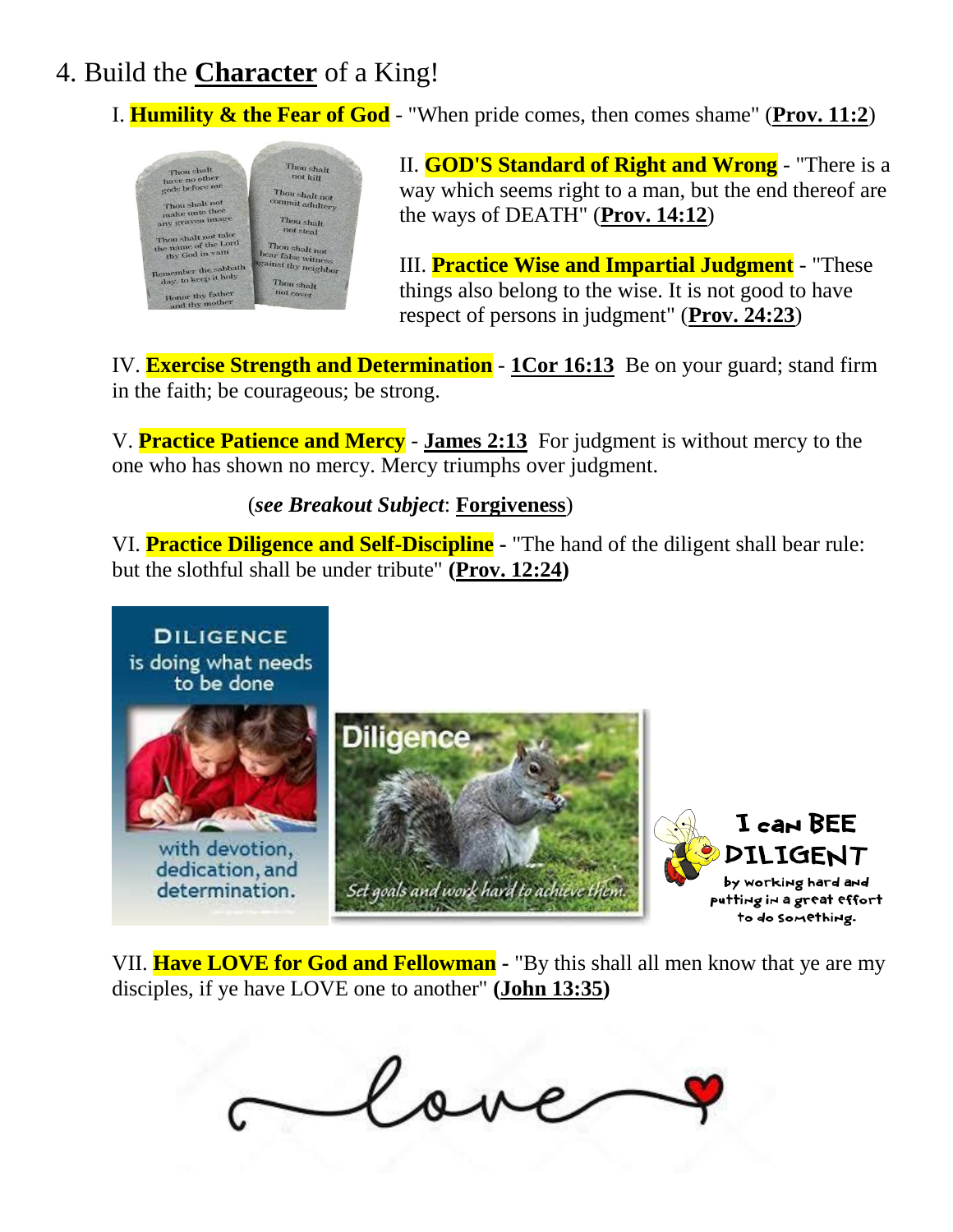## **3 Types of Forgiveness … "better words" to identify a complex concept**

(Dr Stephen Marmer, UCLA Med School)

- **1. Exoneration** (clean slate full forgiveness)
	- wiping the slate entirely clean and restoring a relationship to the full state of innocence it had before the harmful actions took place

### **3 Situations for Exoneration**

- o the harmful action was a genuine accident with no fault
- o the offender is a child or someone who didn't understand the hurt inflicted
- o the person who hurt you is **truly sorry**, takes **full responsibility** (without excuses) for what they did, **asks forgiveness,** and gives you confidence that they will **not** knowingly **repeat** their bad action in the future

**Psa 103:12** as far as the east is from the west, so far has he removed our transgressions from us.

- 2. **Forbearance** (patient self-control; restraint, tolerance)
	- o applies when the offender makes a partial apology or mingles their



expression of sorrow with blame that you somehow caused them to behave badly. An apology is offered but it's not what you had hoped for and may not even be fully authentic

- Cease dwelling on the particular offense, do away with grudges and fantasies of revenge, but retain a degree of watchfulness.
- using forbearance you are able to maintain ties to people who, while far from perfect, are still important to you - allows relationship to continue

**Mat 18:21-22** Then Peter came to Jesus and asked, "Lord, how many times shall I **forgive** my brother or sister who sins against me? Up to seven times?"

Mat 18:22 Jesus answered, "I tell you, not seven times, but seventy-seven times.

**Gal 6:7** Do not be deceived, **God is not mocked**; for whatever a man sows, that he will also reap.

**3. Release** (let go of the burden - so you can continue life)

- o when the person who hurt you doesn't even acknowledge that they've done anything wrong or gives an obviously insincere apology eg. Abuse, betrayal
- Release does **not exonerate** the offender**. Nor does it require forbearance**. It doesn't even demand that you continue the relationship. But it does ask that instead of continuing to define much of your life in terms of the **hurt done**, you *release* your bad **feelings** and your preoccupation with the negative things that have happened to you.
- **Release** does something that is **critically important**: it allows you to **let go of the burden**, the "silent tax" that is weighing you down and eating away at your chance for happiness. **If you do not release the pain and anger** and move past dwelling on old hurts and betrayals, you will be allowing the ones who hurt you to live, rent free, in your mind, reliving forever the persecution that the original incident started.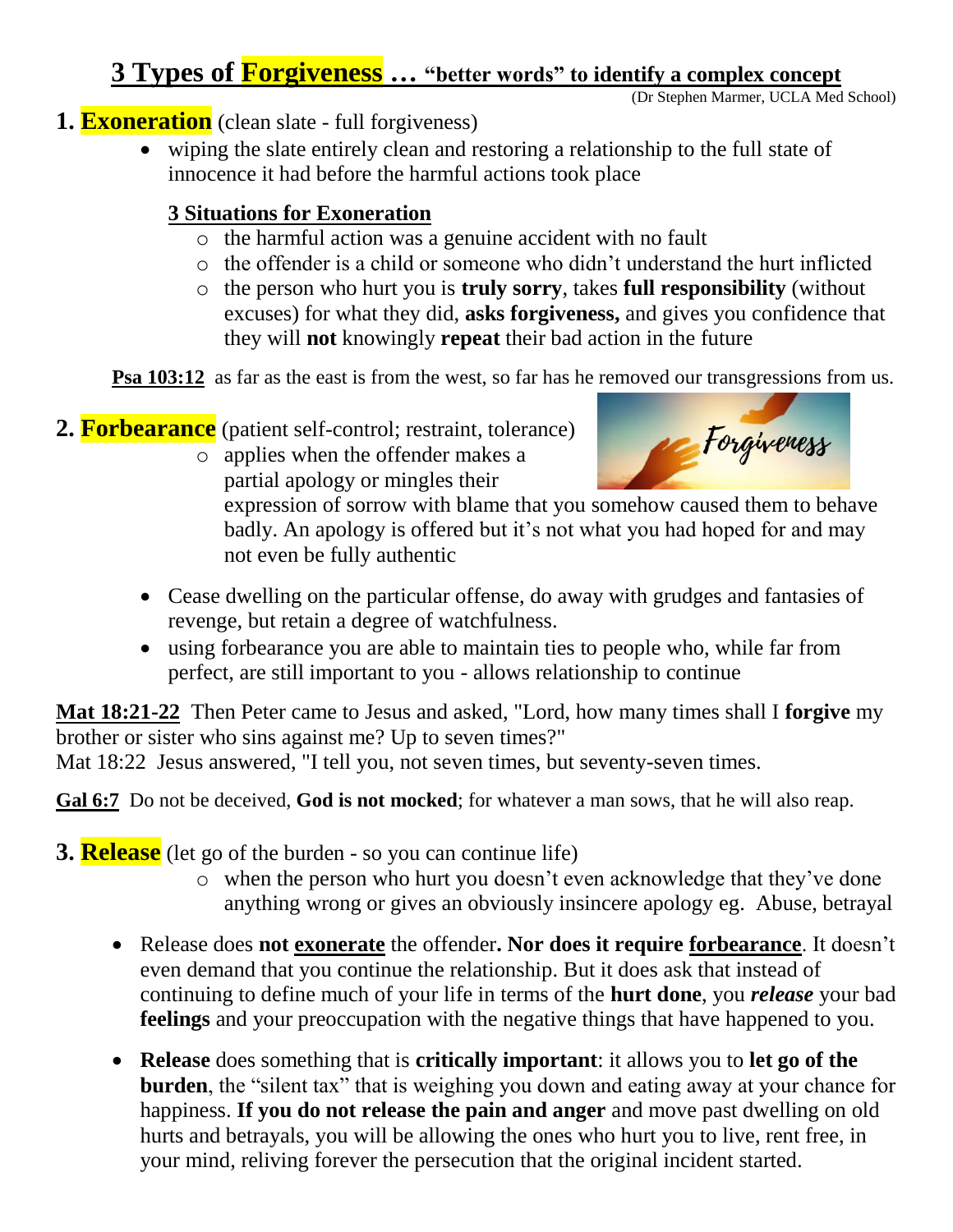

5. Be a **loving** King in your **Family** Kingdom!

I. **Make Family STUDY a Habit**

II. **Make Family Prayer a Habit**

III. **Make Family WORK and CHORES a Profitable Habit**

IV. **Make Family FELLOWSHIP a Habit**

V. **Make Family PLAY and OUTINGS a Habit**

VI. **Family TRAINING and DISCIPLINE are Indispensable**

VII. **Build Family LOYALTY and LOVE**

# 6. How to build **Leadership**

1. **The Desire to SERVE Comes First** - "For whosoever exalts himself shall be abased; and he that humbles himself shall be exalted" (**Luke 14:11**)

- 2. **There Must Be Vision, Imagination and a GOAL**
- 3. **A Leader Must LEAD and DECIDE**
- 4. **Comradeship and Delegation**
- 5. **Character and Integrity**

## 7. Tap the **power of Almighty God**!

I. **You Need the Proper FEAR of GOD -** "The FEAR of the Lord is the beginning of knowledge: but fools despise wisdom and instruction" **(Proverbs 1:7)**

"All the inhabitants of the earth are reputed as nothing, and He [God) doeth according to His will in the army of heaven, and among the inhabitants of the earth: and none can stay His hand, or say unto Him, what doest thou?... Now I Nebuchadnezzar praise and extol and honor the king of heaven, all whose works are truth, and His ways judgment: and those that walk in pride He is able to ABASE" (**Daniel 4:35, 37**)

II. **You Need to WALK With God** - "LIVE by every word of God" (**Luke 4:4**)

"And why call ye me Lord, Lord and do not the things which I say?" (**Luke 6:46**)